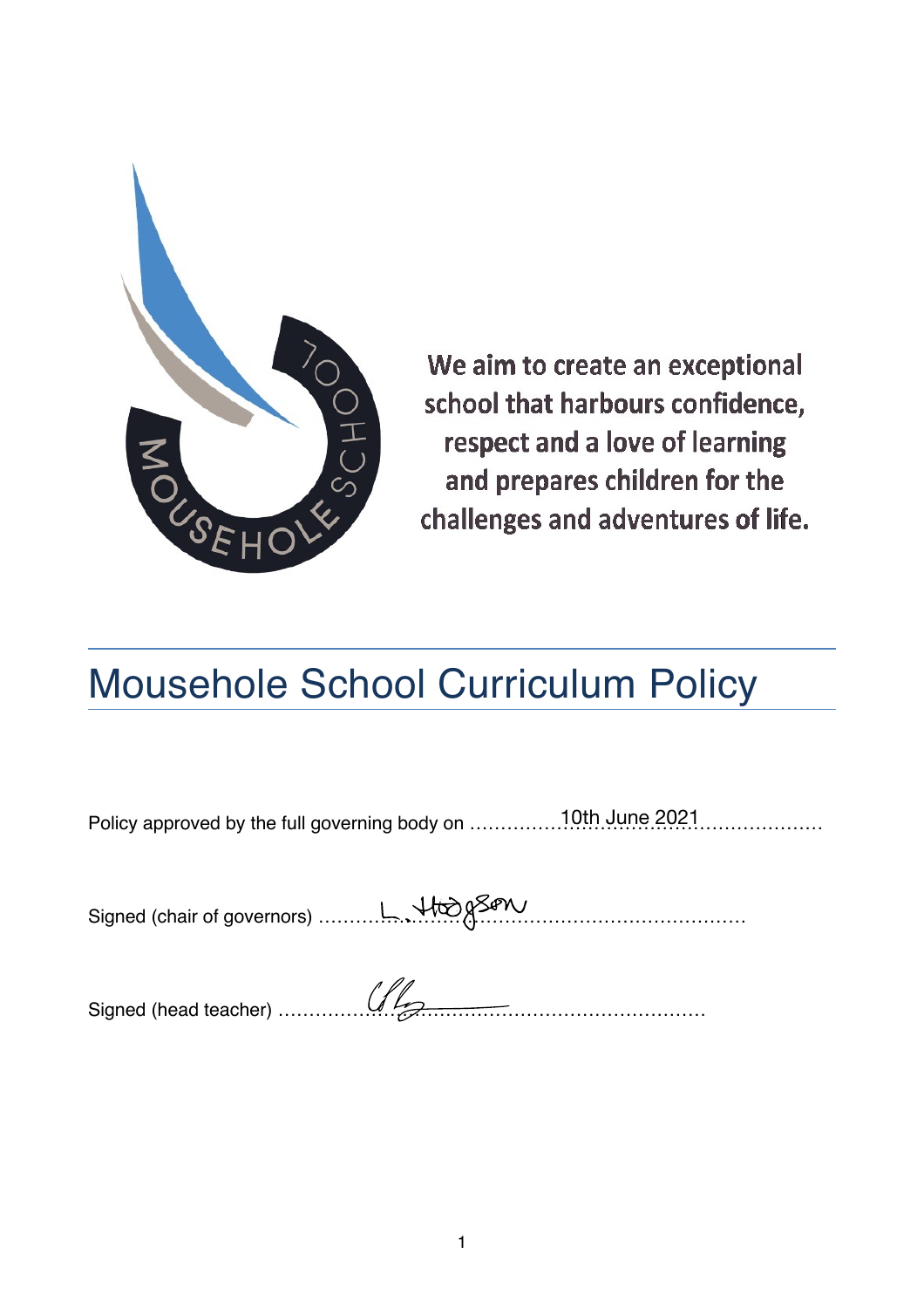# **1.0 General aims**

The National Curriculum September 2013 states:

*Every state-funded school must offer a curriculum which is balanced and broadly based and which:*

- *- promotes the spiritual, moral, cultural, mental and physical development of pupils at the school and of society, and*
- *- prepares pupils at the school for the opportunities, responsibilities and experiences of later life.*

At Mousehole School we believe our curriculum is an invaluable tool which ensures a breadth of knowledge, skills, aspirations and values for the children that attend our school. It prepares them for the next step in their education and promotes a love of learning, natures respect and develops confidence in the children who experience it.

The Mousehole School Curriculum ensures delivery of all statutory elements of the Primary National Curriculum 2013. It also develops and embellishes it further to include areas of study, knowledge and skills that meet the needs of the pupils at Mousehole School and enhances their understanding and appreciation of their environment and community locally, nationally and globally.

#### **1.1 Whole School Aims**

Our whole school aims which relate to this policy are:

- To pursue a creative, adaptable and forward thinking approach to education which fosters a love of learning, a thirst for knowledge and is focussed on the best outcomes for children.
- To nurture children's confidence by promoting their independence. Children must believe they can achieve without support and know that support is intended to help them achieve this. They must be empowered and inspired to widen their educational opportunities and improve their life chances.
- To communicate shared values based on mutual respect in the interest of the whole community.
- To ensure an education of such high calibre and clear identity that all members of the community can feel pride in their school.
- To establish a detailed understanding of the talents, needs and personalities of all our children, ensuring our capacity to nurture and challenge every individual.
- To deliver a curriculum that is fully inclusive and to ensure all children have the same entitlement to a broad curriculum.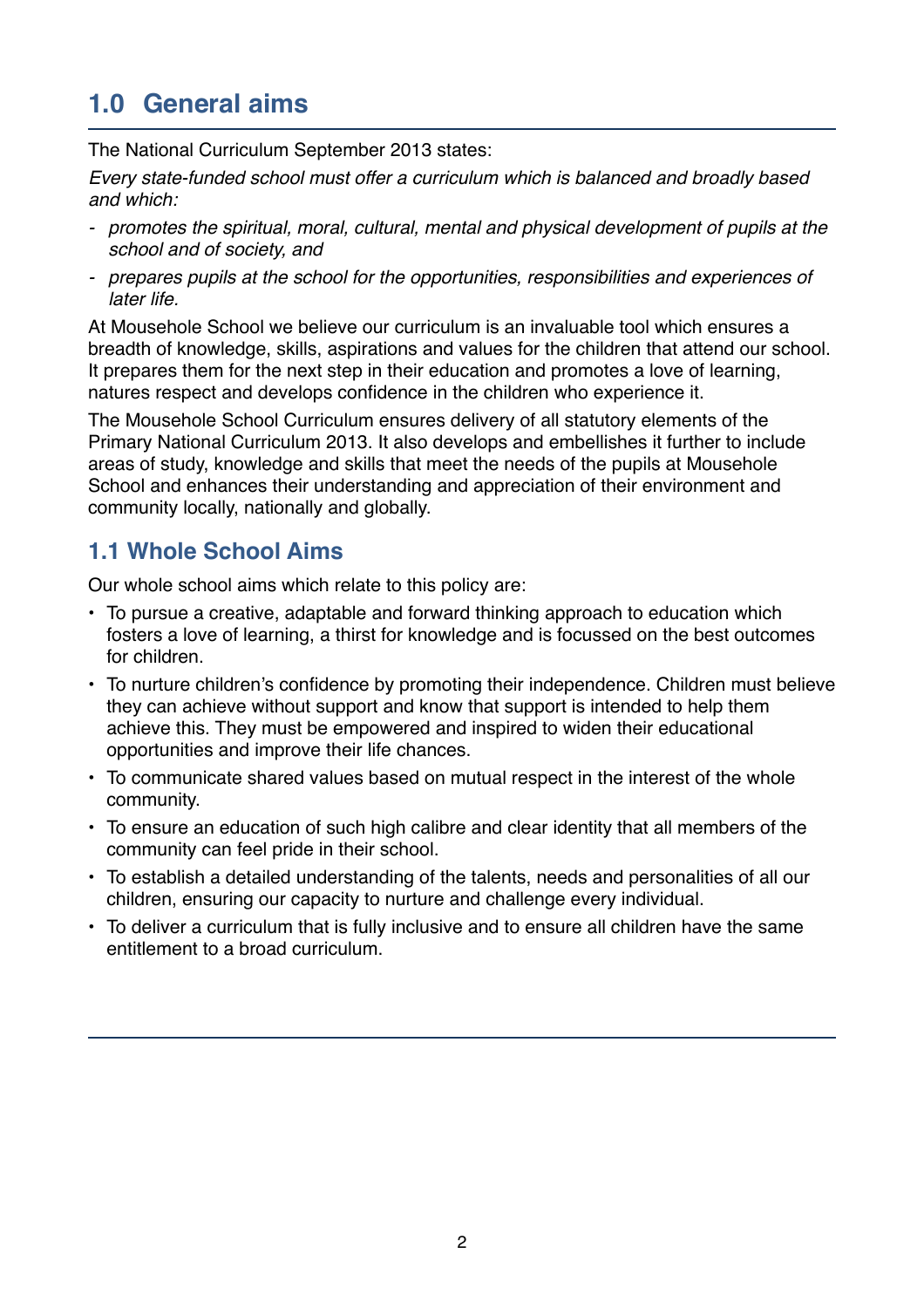# **2.0 Curriculum Content**

We provide a broad and balanced curriculum. We meet the requirements of the National Curriculum and teach the statutory content in the following subjects

#### **Core Subjects**

English **Mathematics** Science **Foundation Subjects**

Art and design Music Design and Technology **History** Geography Computing Languages Religious Education

We are not restricted by the National Curriculum and our curriculum content is extended and broadened to include skills and knowledge which suit the needs of the children in our community. This is done through various projects and schemes of work. We classify our curriculum under six broad areas as detailed in the table below which also includes the other areas of study included in the Mousehole Curriculum.

| English | <b>Maths</b> | Science and<br>Technology | <b>Humanities</b>      | Creativity                | <b>Health and</b><br>well being       |
|---------|--------------|---------------------------|------------------------|---------------------------|---------------------------------------|
| Reading | Fluency      | Science                   | History                | Art and Design            | Physical<br>Education                 |
| Writing | Reasoning    | Computing                 | Geography              | <b>Music</b>              | Yoga                                  |
| Oracy   |              |                           | Religious<br>Education | Woodland<br><b>Skills</b> | Relationships<br>and Sex<br>Education |
|         |              |                           | Spanish                |                           | Beach and<br><b>Harbour Skills</b>    |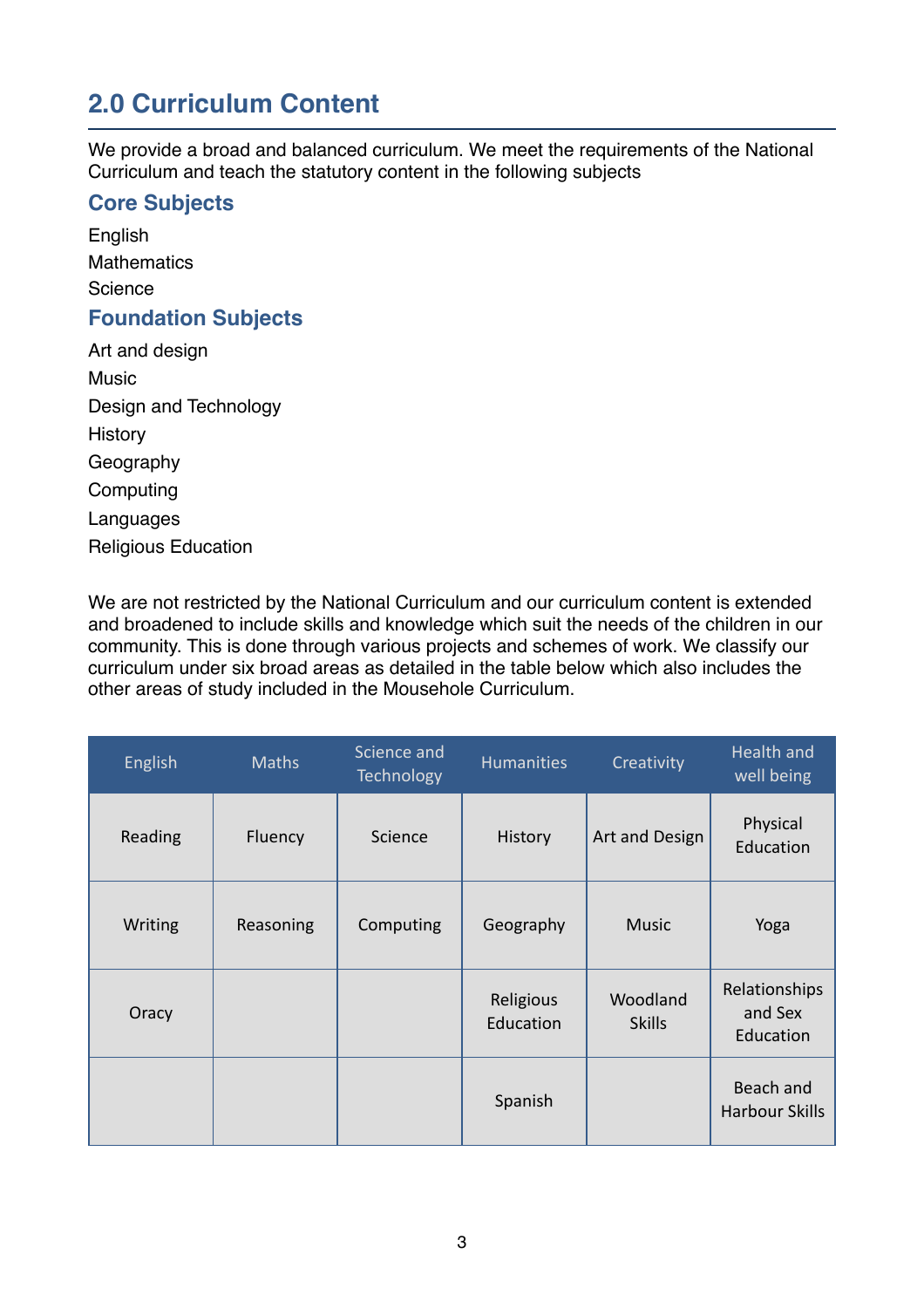We also teach a programme of learning skills through weekly assemblies and in class follow up. We call this our Skills Progression: it is delivered under the headings below:

*Expect to Connect Think Big The Reflective Perspective Wander and Wonder Believe in Me Empathy and Equity*

see appendix 1 for more detail.

# **3.0 Planning**

Teachers have overall responsibility for coordinating the learning that takes place in their class. They do this with a variety of planning tools.

The aims of planning are to:

- Provide a broad, balanced and inclusive curriculum.
- Ensure progression, continuity and rigour
- Ensure teaching meets children's learning needs
- Ensure inclusive access to the curriculum for all students
- Link with formal and informal assessment
- Allow flexibility and adaptability
- Ensure all involved adults are informed about the planned learning
- Ensure the curriculum meets statutory requirements

We plan and deliver our curriculum content carefully to ensure rigour and appropriate progression though each subject area. We use Curriculum overviews to ensure we cover all the content of the Mousehole Curriculum cohesively and we use Curriculum Progressions to detail the content within each subject. The following offers more detail.

#### **3.1 Curriculum Overviews**

We plan our curriculum in four phases: Early Years; Key Stage 1; Lower Key Stage 2 and Upper Key Stage 2. The three later phases span two year groups. As our classes contain more than one year group, we use our Curriculum Overviews to ensure each child is taught all the appropriate content during each phase over a two year rolling programme. We review these documents each term to track when the delivery of each area has taken place.

This method of curriculum tracking allows some flexibility for teachers to vary how different subject areas link together to form part of a termly project (see 5.2 below) but this is not at the expense of coverage. We avoid creating tenuous links between subject areas for the sake of a project and some subjects will be taught discretely (without links to a class project) to ensure the content is covered and to avoid unnecessary cognitive load.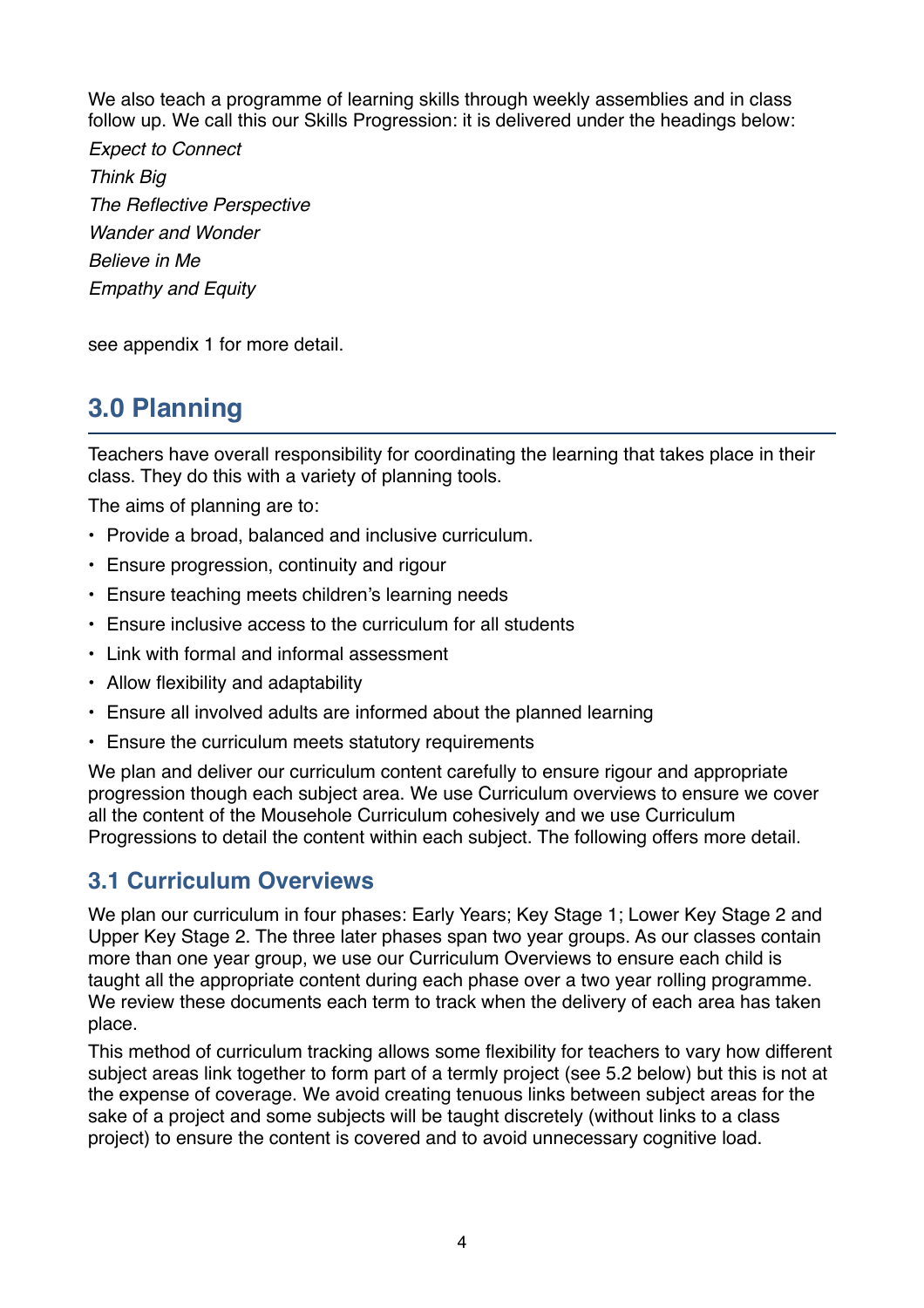## **3.2 Curriculum Progressions**

Class teachers have used our Curriculum Progression documents to plan which areas of the Curriculum Overviews will be delivered via a two year rolling program. These plans include project learning based termly themes and stand alone units as described above.

Our Curriculum Progression documents set out what content is taught in each area of the curriculum. We have detailed Curriculum Progression Documents for Science, for all National Curriculum foundation subjects and other areas bespoke to the Mousehole Curriculum: yoga (part of our PE curriculum), harbour skills, woodland skills and our Skills Progression (a set of metacognitive and learning skills that we believe create more effective, successful learners). Our Skills Progression is taught through assemblies, class reinforcement and the themes are shared each week with parents via Seesaw.

A number of our Curriculum Progressions have been designed by the teaching staff at Mousehole: at the beginning of this process we audited our teacher's own educational experience to ensure they had a suitable level of knowledge to do so i.e. A Levels and/or degrees in each subject area. Where this knowledge was not available in the school team, we have purchased curricula designed by experts e.g. in computing.

As we have adopted the Primary Strategy for Numeracy and Literacy, we take our medium-term planning directly from the guidance documents. To support medium term plans, we use aspects of White Rose Maths, Twinkl, Kapow (Computing and Design Technology), A Sense of Place, Hamilton Trust, Christopher Winter Project (Relationships and Sex Education), the Historical Association.

In early years we follow the Early Years Foundation Stage Framework introduced in September 2021.

#### **3.3 More detailed planning (daily and weekly)**

In addition to the above, teachers will also produce plans for the delivery of teaching over the shorter term. The format for this planning is down to teacher's own preferred style and the needs of their class and adult teaching team. This planning should be shared with any adult working in the class and subject leaders may need to scrutinise it from time to time.

# **4.0 How our curriculum promotes British Values**

*All (independent and state-,maintained schools) have a duty to 'actively promote' the fundamental British values of democracy, the rule of law, individual liberty, and mutual respect and tolerance of those with different faiths and beliefs.*

*- Department for Education November 2014*

At Mousehole. School we promote British values in the following ways.

#### **4.1 Democracy**

Within class staff make all efforts to involve children in making democratic decisions about the children's experiences for example by involving them in the planning process for whole class projects (see 2.2 below) or deciding class roles and responsibilities.

Each class has elected school council members who meet with members of the school parliament which includes elected year 6 officials (usually 3). This group agrees issues to present to the whole school for debate or to be voted on in class. The children are supported in choosing issues which can change school practice and have impact for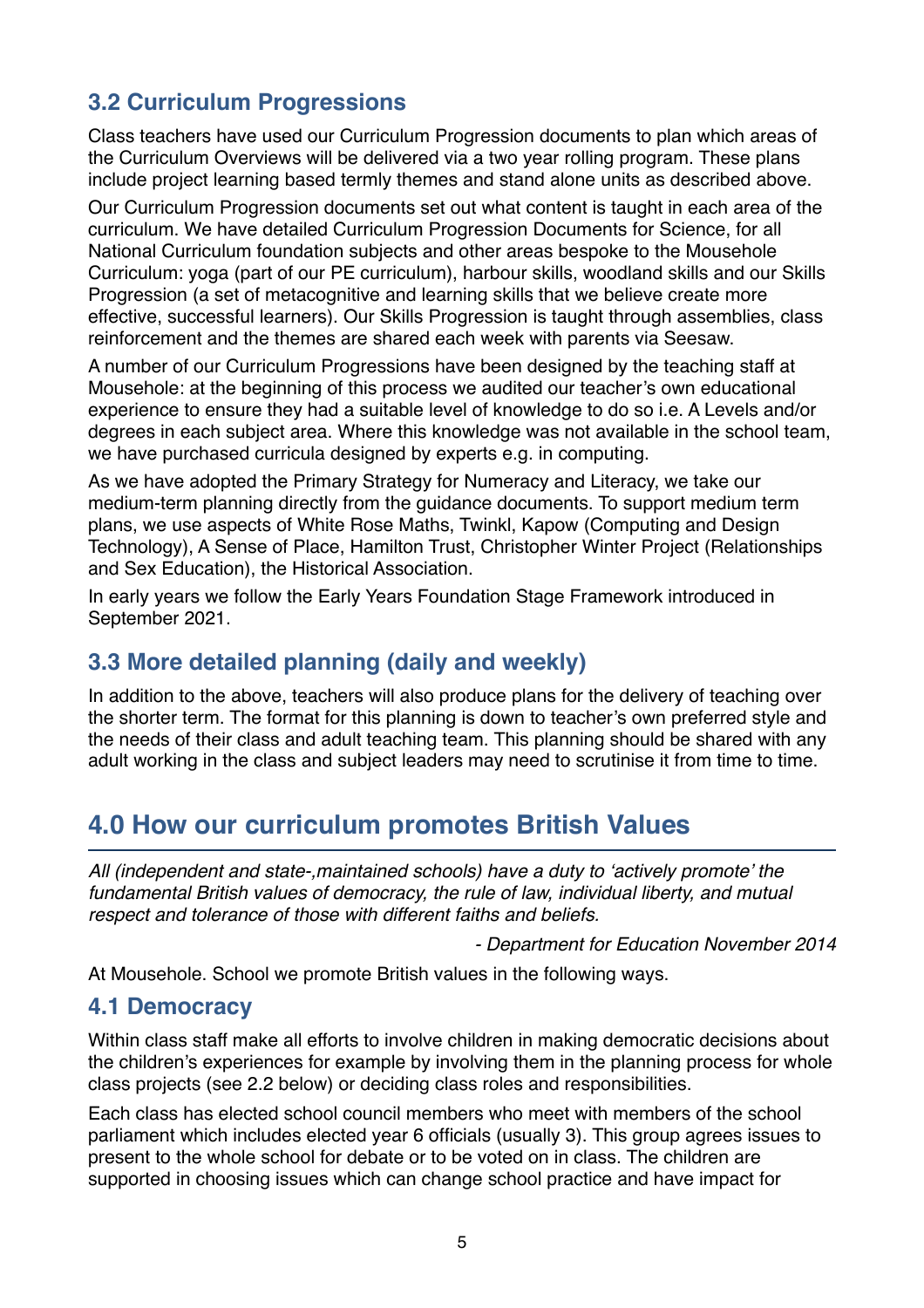example helping to choose the menu for school meals and agreeing future development of the school grounds.

#### **4.2 The rule of law**

We reinforce the rule of law in Britain by carrying out our legal duties and helping children to understand and appreciate them for example school attendance registers and safeguarding procedures - "It is our legal duty to keep you safe. That is why you need to follow this rule". We promote school rules through our behaviour policy and principles.

#### **4.3. Individual liberty**

Through the curriculum, we teach children to use informed debate and to understand the difference between fact and opinion; we teach them how to argue and defend points of view; we learn about and celebrate famous individuals who have fought for individual liberty through history.

When dealing with disputes, staff endeavour to give all interested parties a chance to express their feelings and understanding of the situation.

#### **4.4 Mutual respect and tolerance**

Whole school assemblies and a variety of class learning activities promote children's right to hold and express their own opinions and beliefs. Through a termly RE block we explore different religions in modern Britain and wherever possible have British representatives of those religions visit the school.

We recognise our geographic isolation in West Cornwall and limited cultural diversity, as a consequence we work hard to create links outside the county and to celebrate cultural diversity.

# **5.0 Teaching**

Effective learning, the core purpose of the school, is ensured by effective teaching. Effective teaching enables pupils to understand the clear lines of progression through the knowledge, skills and understanding being learned and ensures consistently high expectations for all.

*Teachers do not create learning, learners create learning, teachers create the conditions in which students learn* - Dylan *Wiliam*

#### **5.1 Effective pedagogy**

Pedagogy describes the methods and practice of teaching. Using consistent, rigorous approaches across the school helps to ensure good transition from class to class and to establish clear lines of progression. The school and this policy also recognise the need for a varied diet of lessons and learning experiences.

Within this varied diet, the following elements of good practice are essential (although not necessarily in every lesson) and help to reinforce the learning culture and a love of learning within the school:

• **Excellent subject knowledge**: Teacher's knowledge and understanding of the subject matter to be learnt is crucial. Exploring subjects and learning alongside pupils is useful and pupils may ask questions which teachers cannot answer but teachers must have a thorough knowledge of the curriculum being delivered and know the methods and language used across the school (for example adhering to the school's calculation policy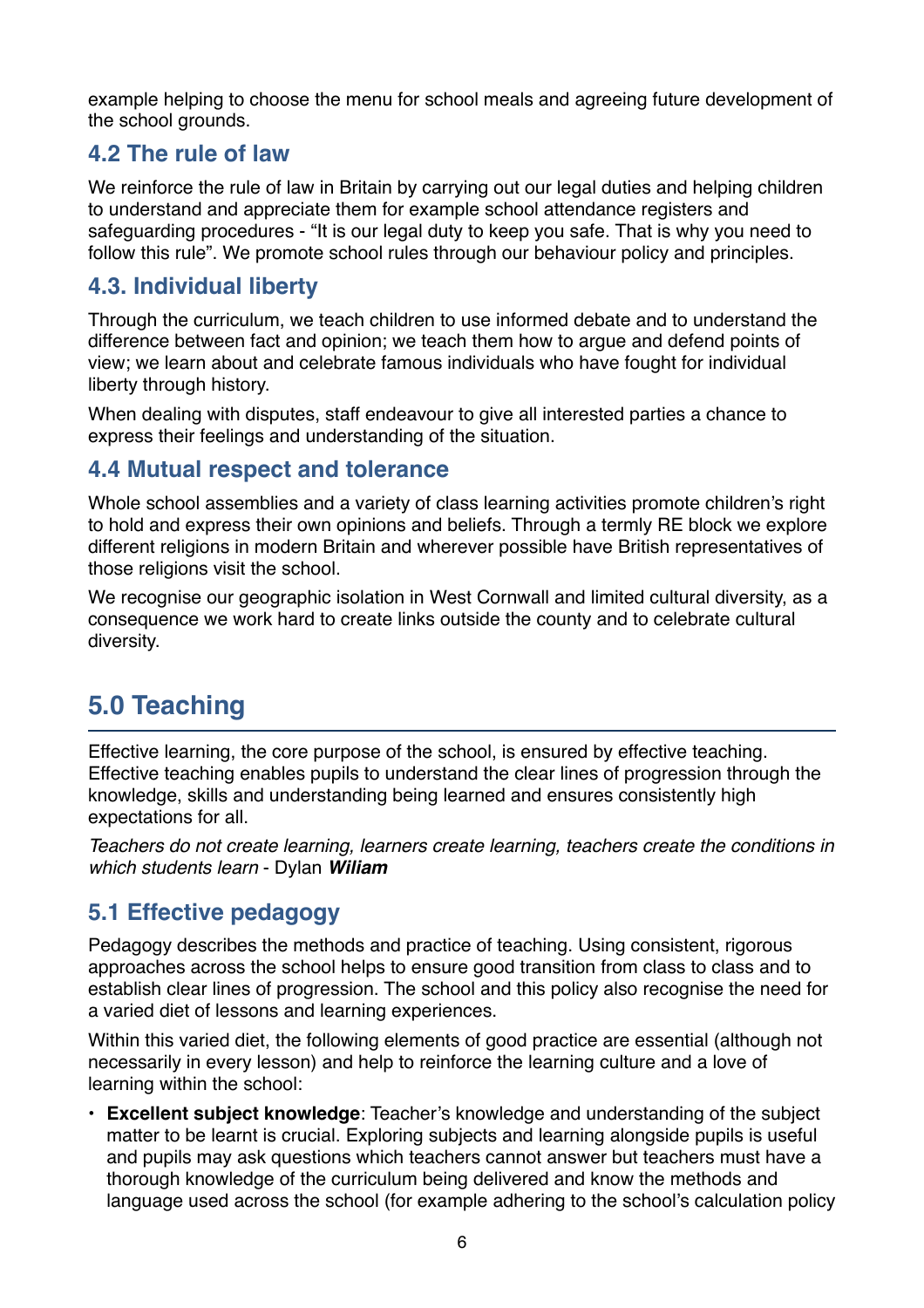in maths lessons). Teachers carry out their own learning including support from colleagues to ensure their knowledge is thorough and up to date.

- **Effective questioning**: questioning should be varied and include open and closed questions. Effective teaching will always involve effective questioning. There should be variety in the ways that children respond - calling out, writing an answer down, telling a partner, randomly selecting a child to answer (lolly lotto) etc. There should also be a variety of ways to process a question - time to think, time to discuss or rapid recall.
- **• Systematically checking pupil's understanding:** good assessment starts with teachers and support staff recognising misconceptions through every lesson. When these misconceptions have not been predicted, lessons must spontaneously adapt to address them. When individuals or small groups of children need extra support or consolidation (intervention) this should happen as soon as possible within the restrictions of a busy school day. It should not result in pupils consistently missing any part of the curriculum.
- **• Clear and consistent feedback:** pupils are able to adapt their understanding and know how to improve their work due to consistent, effective and timely feedback. This can be verbal or written and should be given by all staff involved in lessons and by peers (through peer critique for example). Where it is written by staff it should adhere to the whole school marking guidelines (appendix 2). Routines must be in place which give adequate time for pupils to process and respond to marking. See also appendix 3. School Marking Codes and Appendix 4. Feedback aide memoire.
- **Project based pedagogy** We use some elements of project based pedagogy, namely:
	- An essential question: an open question that stimulates interest in project and acts like a title for a term's planned study
	- Authentic outcomes: involves the children in creating an outcome a having an audience for their work
	- Working with experts: children meet an expert in their field who can inspire them and promote further interest in the real world application of the knowledge they are learning
	- Off site visits: an event which stimulates interest and excitement about a subject area or areas and will often involve working with experts
- **• Effective Differentiation:** Where appropriate, activities should be differentiated effectively to ensure all pupils can access the curriculum effectively. Pupils should understand their own learning well enough to make informed, guided choices about the appropriate level of challenge. We consider resilience and independence as essential skills and teachers should design lessons and routines that promote these skills. They can only be learnt when all children are appropriately supported and challenged. Scaffolding and other strategies that may be specific to individuals - such as typing, visual clues and pre-teaching - are used to ensure that learning objectives can be inclusive and accessed by all children.
- **• Dynamic grouping:** variety is an essential element in the way that pupils are grouped. Pupils often learn more effectively in particular modes for example preferring to work alone however all pupils should have opportunities to work individually, in pairs and in groups. We also recognise the "propinquity effect" and know that by varying who pupils work with, we can improve the social dynamics of the class and improve pupils relationships and ability to work with different people. We consider effective relationships and good communication skills an essential part of being successful in school and the wider world.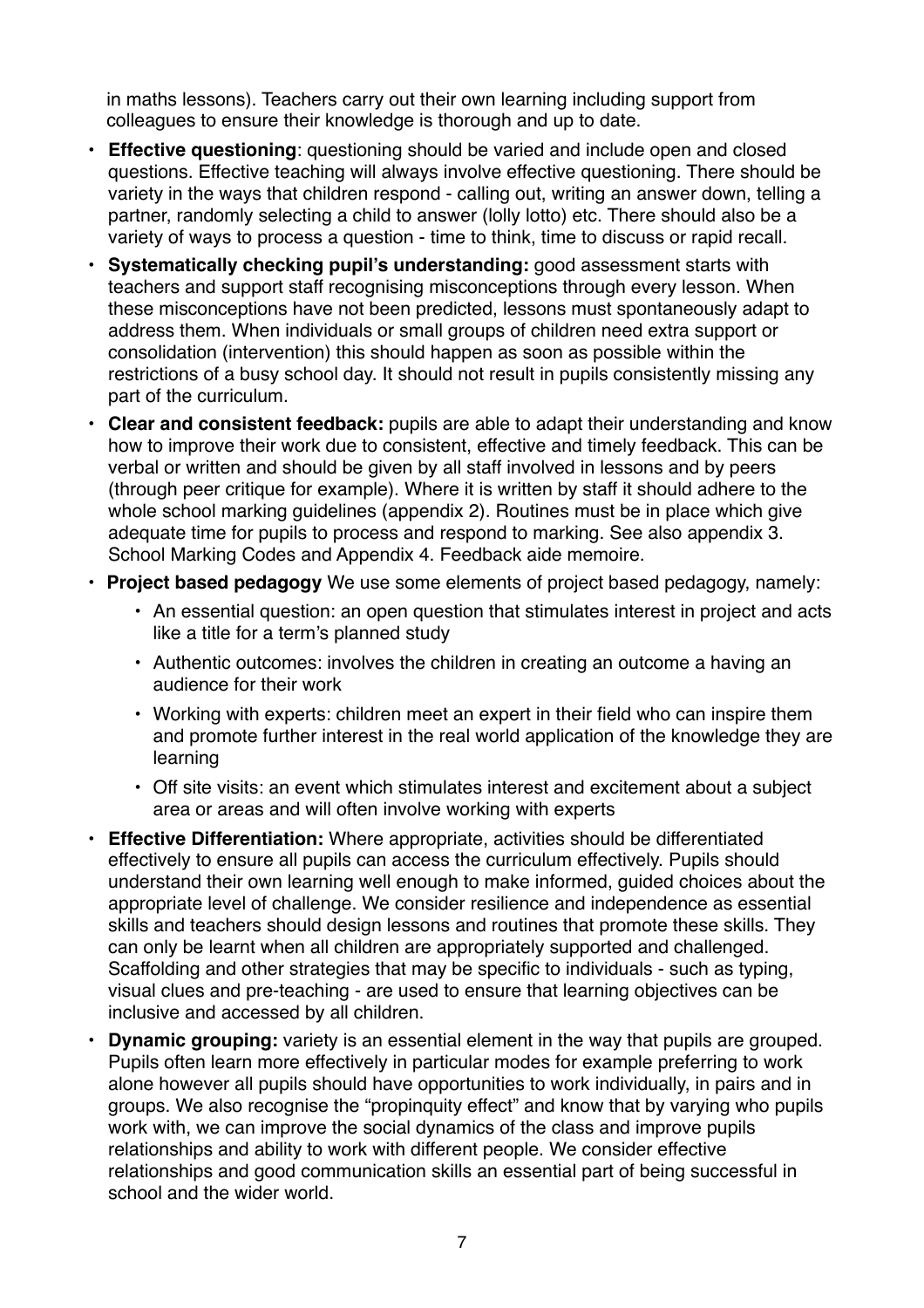### **5.2 Whole school approaches**

There are a number of teaching and learning approaches which are consistent across the school. They include the following.

- **Early reading** We use a systematic synthetic phonics approach to teach early reading with consistent pedagogy, images and routines. We use the structure of Letters and Sounds to plan profession in our phonics teaching and learning. Our phonics teaching starts from the beginning of the reception year (children who have spent time in our preschool will already have experience of phase 1 early reading activities). All staff delivering phonics sessions are trained and teachers take responsibility for adapting resources and approaches to meet the needs of the children in their classes. We use banded decodable books so that children can independently practice their reading skills.
- **Reading with adults** All classes have routines in place for reading and sharing books daily. Every child will share a text with their teacher at least once a day (more often for younger classes) and this will include the teachers sharing their love of reading and we may also use regular guided reading session where children will learn reading skills in small groups with an adult. We recognise the limitations and inefficiencies of reading one to one with an adult however this will happen for children at risk of falling behind in reading as will other interventions.
- **Maths** The whole school uses the White Rose Maths programme to help sequence maths teaching. We use exercise books and resources from the WRM resource alongside other resources to practice fluency and problem solving in particular Club 99, Test Base and NCETM resources. We also ensure all our staff have up to date training; all of our teaching staff have been a part of teaching for mastery courses and work groups within the last 5 years and we are always updating and refining practice with support from the NCETM and our local Maths Hub.
- **ELSA (Emotional Literacy Support) / TIS (Trauma Informed Schools)** These draw the latest research - from current neuroscience, recent attachment research, current studies of effective learning and current models of child development – in order to help the school to understand the needs being signalled by children's behaviour. They give us targeted strategies and activities to help support children to engage with learning and life. The school has a trained ELSA (Emotional Literacy Support Assistant) who drives regular group and individual work and emotional support for children and trained TIS practitioners who support children on a day to day basis depending on their needs.
- **Technology** Each class has access to iPads and these are used to enhance learning experiences when appropriate. Outside of teaching specific computing skills from the computing curriculum children may use technology to research, present work and to practice specific knowledge or skills (for example by playing times tables games).
- **Learning at home** All classes use some form of home learning or home work to reinforce learning and to involve parents in their children's learning. The school expects parents to support children in their homework and they agree to do so by signing our home-school agreement. Teachers will occasionally set projects to be completed at home but the majority of work set is to recap content already taught in school and to support embedding knowledge into the long term memory. Depending on the age of the children routine homework will include:
	- Regular reading practice of books chosen by teachers that children can independently read fluently
	- Spelling practice to learn spelling patterns for quizzing in school (some ideas for this can be found [here](https://mousehole.eschools.co.uk/website/helping_learning_at_home/401230))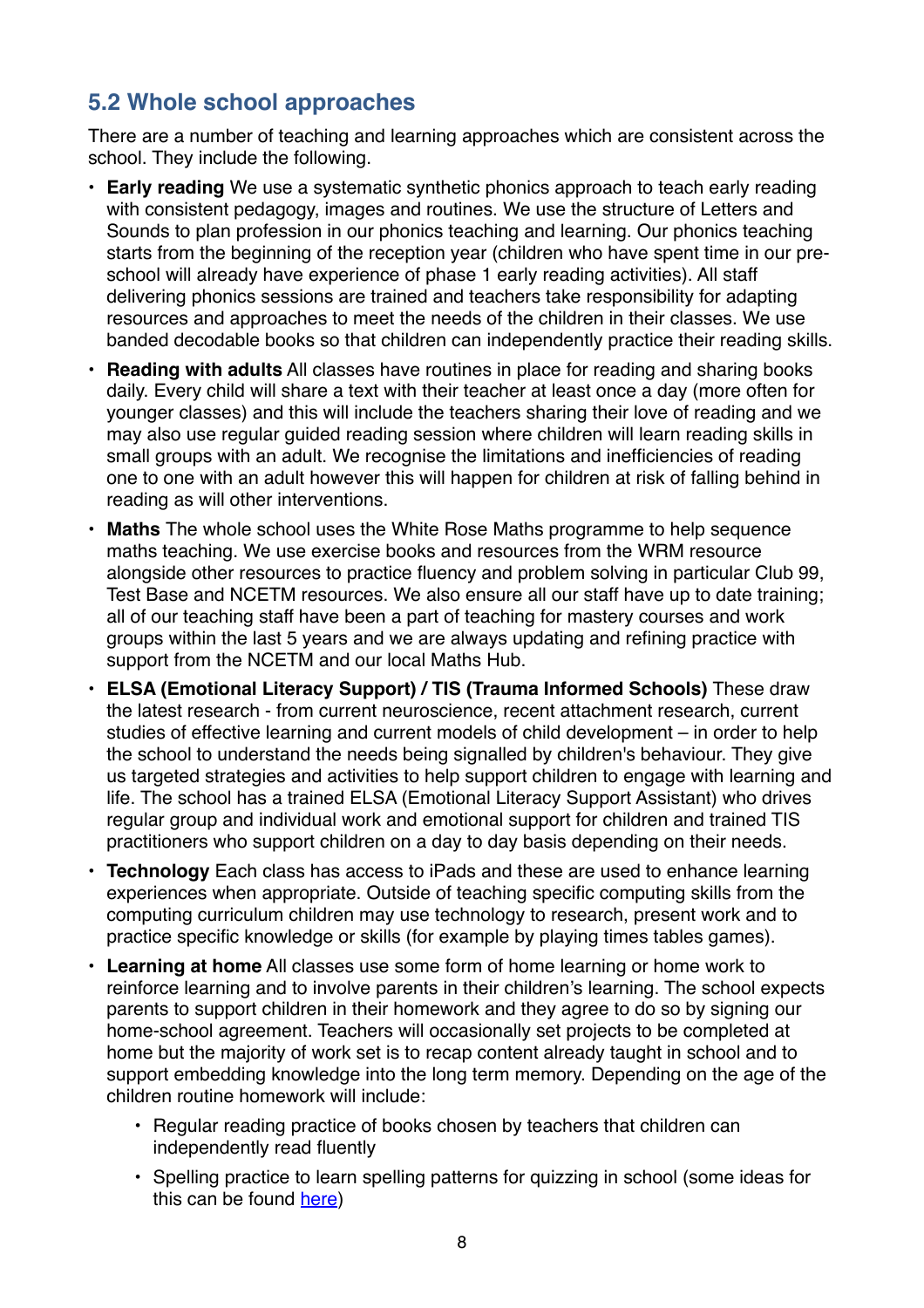## **5.3 Outdoor learning**

Outdoor learning is an important part of the Mousehole School pedagogy. It can be broadly classified in two main approaches.

- 1.**The extended classroom** Teachers consistently take lessons outside in all areas of the curriculum. The main site at school and the school field are both very suited to lesson delivery and we have ready access to the beach, harbour and a variety of different environments. A minimum of 10% of curriculum time should be spent outdoors. This includes in the winter months. In better weather and for younger children there will often be considerably more than 10% of lessons outside.
- 2.**Specific outdoor skills** The Mousehole School curriculum includes the teaching of a progression of specific outdoor skills through our woodland and harbour skills programmes. These include things like using tools, risk assessing environments and developing team work.

#### **5.4 Children with Special Needs**

The curriculum in our school is designed to provide access and opportunity for all children who attend the school. If a child has a special educational need, our school does all it can to meet their individual needs in an inclusive manner. We comply with the requirements set out in the SEN Code of Practice in providing for children with special needs. If a barrier to learning has been identified in a child, his/her teacher makes an assessment of their possible need. In most instances the teacher is able to provide resources and educational opportunities which meet the child's needs within the normal class organisation. If a child's needs are such that more additional and different provision is required, we involve the appropriate external agencies when making any further assessments. We provide additional resources and support for children with special needs.

## **6.0 Assessment**

Assessment is a crucial part of effective teaching and learning and its inclusion in this policy reflects this.

#### **6.1 General Principles and Aims for Assessment**

In our school teachers are involved in assessment and recording procedures that:

- Support quality teaching and learning
- Require discussion and communication between relevant adults and the pupils themselves
- Find out what children already know and inform what they will learn next
- Are based on clear, shared criteria
- Are manageable, sustainable, consistent and useful
- Meet statutory requirements
- Provide useful information to parents that is clear, timely and supports learning

In our school children are involved in assessment processes that:

• Form part of regular classroom practice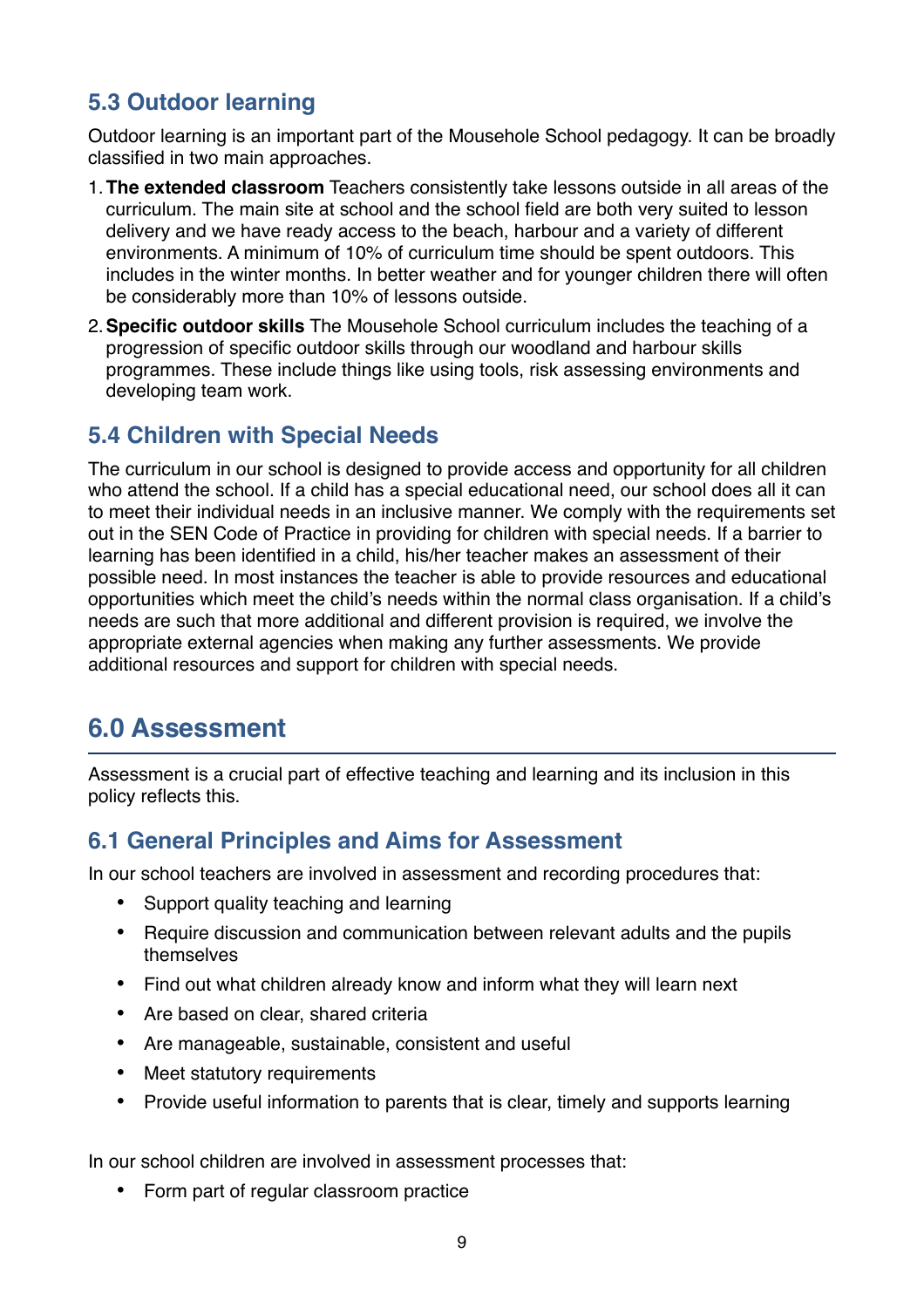- Provide reliable and credible information to support progression in learning
- Measure attainment and track progress
- Raise the expectations of success
- Are motivating and actively involves them in review and target setting
- Inform any short or medium term interventions in small groups or 1:1 (see also Special Educational Needs policy)

#### **6.2 Types of assessment**

#### **Formative assessment**

Formative assessment forms part of every learning experience that children receive. Effective questioning (3.1 above) and informal assessment is a crucial element in the craft of teaching. Teachers and teaching assistants adapt their teaching and questioning to meet the needs and progress of individuals and groups of children as they teach. Children are involved in this process by responding to questions in different ways and by being encouraged to reflect on what they already know and what they need to learn next. They also support each other by sharing their understanding with each other and giving each other feedback about what is working well and how they can improve.

Pupils are more able to self assess their work if learning objectives are clear and universally understood. So that by the end of a lesson all children can answer the question: What have you learnt in this lesson? The question should be answered in terms of knowledge, skills and/or understanding. So, for example, a pupil would answer: I have learnt how to use adverbs to improve my writing rather than I have learnt how to write a story.

#### **Summative assessment**

Summative assessments are planned assessments which occur at regular intervals and are designed to measure pupil's attainment i.e. their understanding of the curriculum which has been covered. At Mousehole School summative assessment includes:

- Cohort specific tests each term (from NFER). These include tests in reading, maths, grammar, punctuation and spelling (GPS) and writing tasks. They inform teacher's planning, individual pupil target setting and teacher's termly assessments against Age Related Expectations (ARE). These may be supported by 1:1 or small group working with children if appropriate to their needs or if test results do not represent the teacher's knowledge of the child's abilities.
- Early years foundation stage profile (EYFSP). The profile is used to inform teaching in our reception class and the end of year data is used to aid transition in to year 1 and compare the school's performance locally and nationally. We also carry out the Reception Baseline Assessment (RBA) within the first few weeks of reception which became statutory in the Autumn term 2021. We use this assessment to inform our provision.
- Statutory national Summative Assessments Tests (SATs). From the Autumn term 2021 these include:
	- Reception Baseline Assessments
	- Year 1 phonics screening tests
	- Year 2 (end of Key Stage 1) SATs in reading; Spelling, Punctuation and Grammar (SPaG) and maths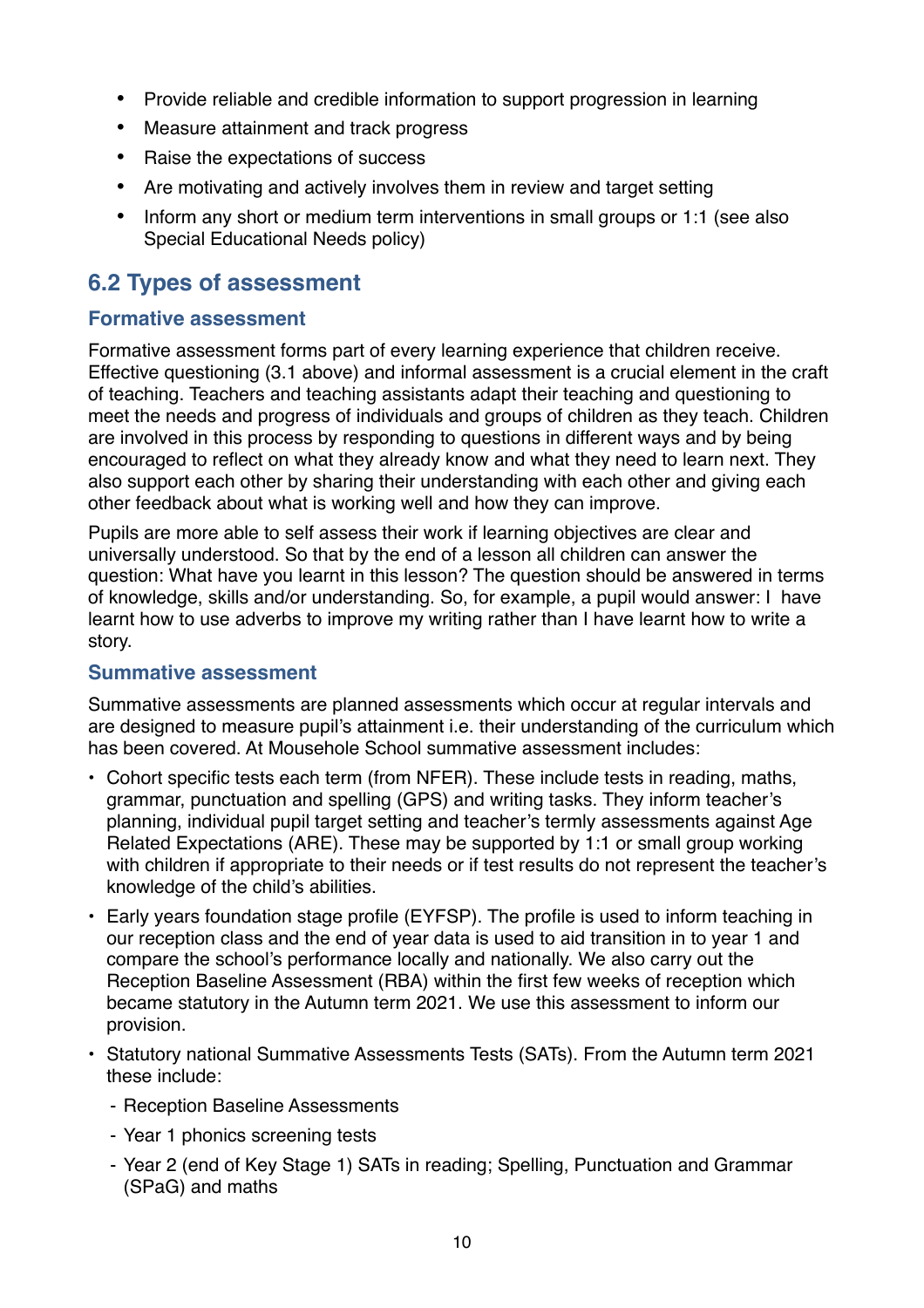- Year 6 (end of Key Stage 2) SATs in reading; Spelling, Punctuation and Grammar (SPaG) and maths

All testing is carried out in a positive environment in which the needs of individual children are met as supportively as possible within the requirements of the Standards and Testing Agency's Assessing and Reporting Arrangements for Key Stages 1 and 2.

# **7.0 Monitoring**

The Head teacher is ultimately responsible for monitoring the delivery of this policy. He is supported in this by leaders of specific subjects and more widely by all teaching and support staff and members of the governing body. The detail of the school's procedures for monitoring is contained in the monitoring and evaluation policy.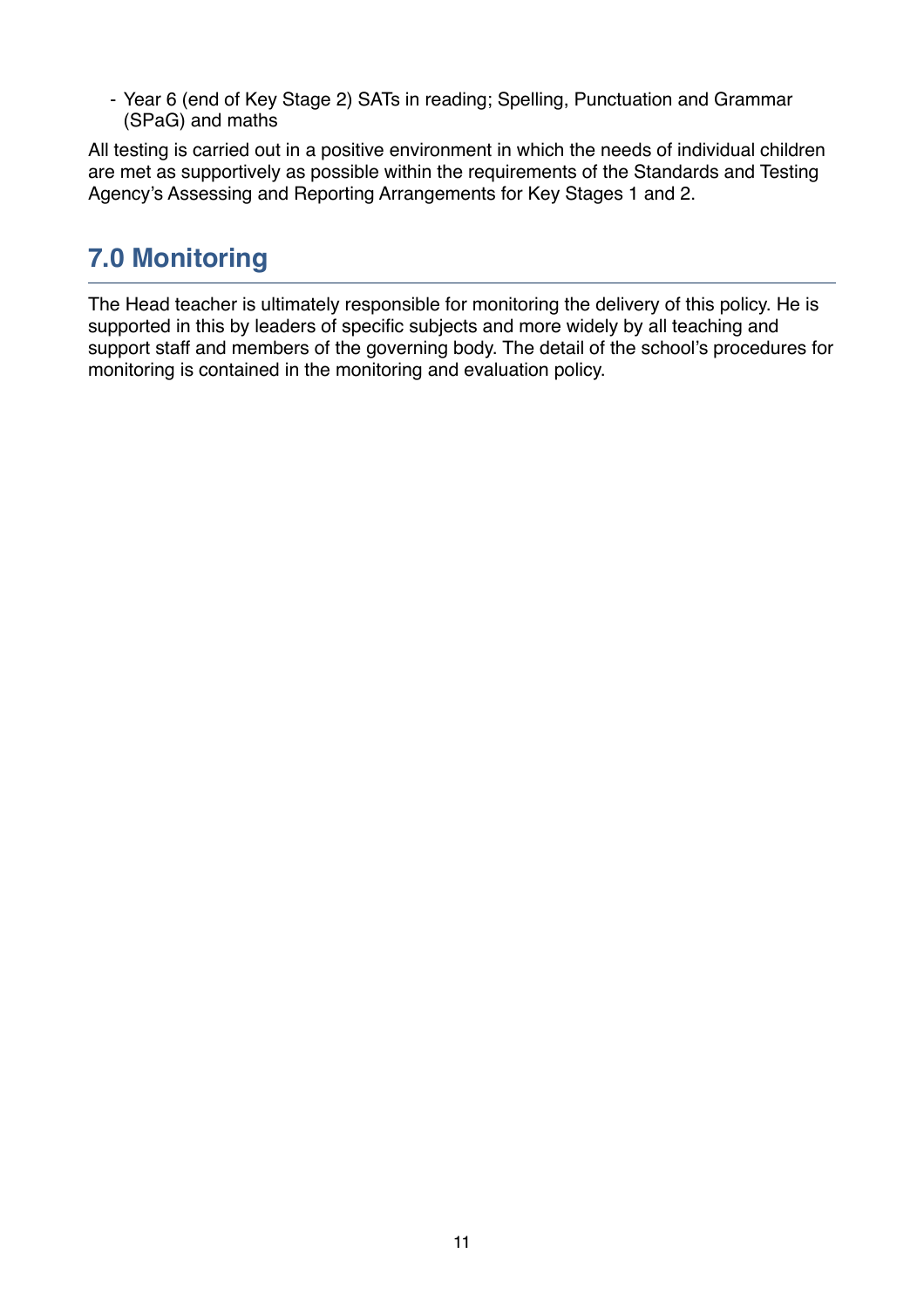$\overline{1}$ 

# **Curriculum Overview for Learning Skills**

٦

| <b>Expect to Connect</b>                               |                                                                  |                                                                             |
|--------------------------------------------------------|------------------------------------------------------------------|-----------------------------------------------------------------------------|
| Key Stage 1                                            | Lower Key stage 2                                                | Upper Key Stage 2                                                           |
| can borrow and share ideas                             | I can work well as a team leader and<br>member                   | I can constructively challenge the ideas and<br>opinions of others          |
| can express my ideas and thoughts with<br>confidence   | I notice when others do not achieve<br>success and am supportive | I can compromise in order to improve the<br>learning experience of everyone |
| I show respect for the ideas and feelings of<br>others |                                                                  |                                                                             |

| <b>The Reflective Perspective</b>                             |                                                                  |                                                                             |  |
|---------------------------------------------------------------|------------------------------------------------------------------|-----------------------------------------------------------------------------|--|
| Key Stage 1                                                   | Lower Key stage 2                                                | Upper Key Stage 2                                                           |  |
| I can talk confidently about what I have<br>learnt            | I can look back and learn from my mistakes<br>and successes      | I can use my mistakes and success to help<br>the learning of others         |  |
| I can use feedback and respond well to this<br>in my learning | I can use what I have learnt to improve my<br>ideas and learning | I can evaluate how I have learnt and use<br>this to make me a great learner |  |
| I can identify what has helped me to learn<br>well            |                                                                  |                                                                             |  |

| <b>Empathy and Equity</b>             |                                                              |                                                                        |
|---------------------------------------|--------------------------------------------------------------|------------------------------------------------------------------------|
| Key Stage 1                           | Lower Key stage 2                                            | Upper Key Stage 2                                                      |
| can talk about how I feel             | I recognise we are all unique and celebrate<br>this          | I can read body language well                                          |
| can manage my own feelings            | I can put myself in someone else's shoes<br>and show empathy | I am open minded and can look at things<br>from different perspectives |
| can understand the feelings of others |                                                              |                                                                        |

| <b>Believe in Me</b>                       |                                                                 |                                                                      |
|--------------------------------------------|-----------------------------------------------------------------|----------------------------------------------------------------------|
| Key Stage 1                                | Lower Key stage 2                                               | Upper Key Stage 2                                                    |
| I always try my best                       | I know its ok to make mistakes and learn<br>from these          | I show resilience when my learning is<br>challenging                 |
| I know what to do when I get stuck         | I can look for solutions to overcome<br>problems in my learning | I have set belief in myself and use this to<br>help me be successful |
| I can resist distractions and keep focused |                                                                 |                                                                      |

| <b>Think Big</b>                                            |                                                                   |                                                                                       |  |
|-------------------------------------------------------------|-------------------------------------------------------------------|---------------------------------------------------------------------------------------|--|
| <b>Key Stage 1</b>                                          | Lower Key stage 2                                                 | Upper Key Stage 2                                                                     |  |
| I can think of lots of ideas                                | I can ask some good questions to help my<br>thinking              | I can apply what I know to new learning                                               |  |
| I can spot patterns and similarities in my<br>learning      | I can extract key information and use this to<br>help my learning | I can evaluate the impact of my new ideas<br>and ways of seeing things in my learning |  |
| I can use my imagination and creativity to<br>help me learn |                                                                   |                                                                                       |  |

| <b>Wander and Wonder</b>                        |                                                                             |                                                                               |
|-------------------------------------------------|-----------------------------------------------------------------------------|-------------------------------------------------------------------------------|
| Key Stage 1                                     | Lower Key stage 2                                                           | Upper Key Stage 2                                                             |
| can actively take part in my learning           | I can ask good questions about things that<br>really interest and puzzle me | I can explore different choices in my<br>learning and justify these           |
| I am keen to learn about new things             | I can use a range of skills to search for the<br>answers to my questions    | I can evaluate the impact that my choice<br>has on my learning and motivation |
| can talk about what fascinates and<br>amazes me |                                                                             |                                                                               |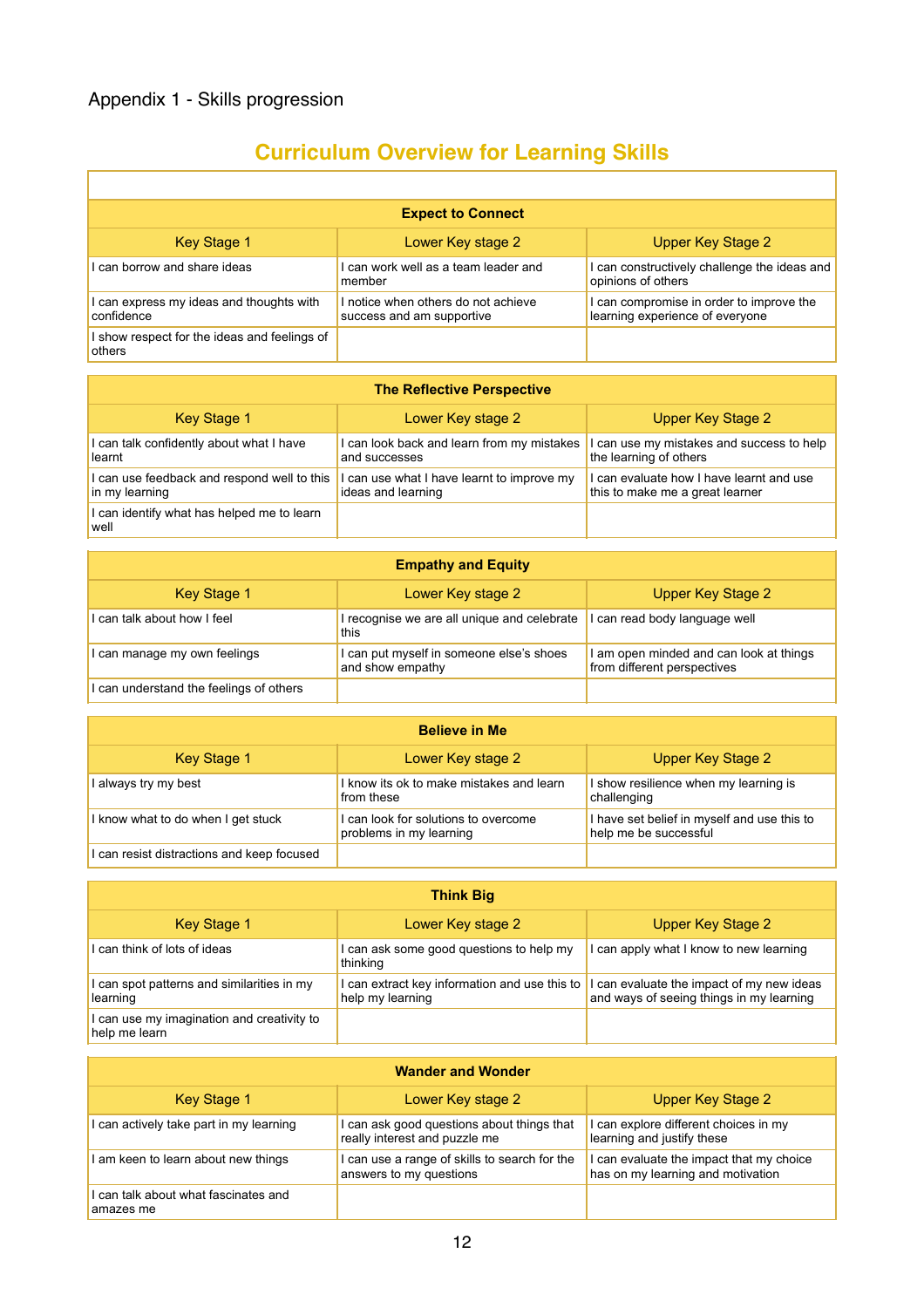### Appendix 2 - Marking guidelines for staff

| <b>Written Feedback</b>                                                             | <b>Method of feedback</b>                                                                                                                 | <b>Purpose of feedback</b>                                                                                                                                                                                                                                                                               | When and how to be<br>used                                                                           |  |
|-------------------------------------------------------------------------------------|-------------------------------------------------------------------------------------------------------------------------------------------|----------------------------------------------------------------------------------------------------------------------------------------------------------------------------------------------------------------------------------------------------------------------------------------------------------|------------------------------------------------------------------------------------------------------|--|
| Using toolkits -                                                                    | Genre/focus specific<br>writer's tool kit to be<br>used for pieces of<br>extended writing. Tick<br>where child has<br>achieved objectives | To offer explicit feedback<br>connected to tool kits.                                                                                                                                                                                                                                                    | When tool kits are<br>used                                                                           |  |
| <u>ઉડ</u><br>$\widehat{\mathsf{S}}$                                                 | Written next to piece of<br>work.<br>$i = independent$<br>$SS = some support$<br>$S = supported$                                          | To ensure the teacher knows how<br>independent the child has been<br>and whether they need more<br>support.                                                                                                                                                                                              | As necessary. NB not<br>necessary if the adults<br>can pass on the<br>information verbally.          |  |
| <b>WOW!</b>                                                                         | Use WOW! to show<br>where the child has<br>particularly dazzled you.<br>Make it explicit.                                                 | To praise success and highlight<br>good use of previously taught<br>techniques.                                                                                                                                                                                                                          | As soon as possible<br>after a completed<br>piece of writing or<br>when working                      |  |
| <b>NOW!</b>                                                                         | Next step comments.<br>(NOWS!)                                                                                                            | To revisit learning or to extend<br>the learning of previous lessons.<br>These would normally be specific<br>to a particular child. If a number<br>of children have made the same<br>mistake then some reteaching<br>would be necessary.<br>These should relate to the toolkit<br>or learning objective. | alongside a child.<br>To respond to<br>extended pieces of<br>writing or other work if<br>appropriate |  |
| Self-Assessment<br>(Children use<br><b>BLUE or PURPLE</b><br>polishing pens)        | Self Assessment by child<br>(using a toolkit)                                                                                             | Encourages reflection in relation<br>to the LO and encourages pupils<br>to think about next steps.<br>Promotes independence.                                                                                                                                                                             | After a finished piece<br>or specific task                                                           |  |
| <b>Peer Assessment</b><br>(Children use<br><b>BLUE or PURPLE</b><br>polishing pens) | Peer Assessment by<br>partner                                                                                                             | Encourages children to review the<br>LO for that lesson. Encourages<br>children to work co-operatively<br>and develop constructive<br>feedback techniques including<br>receiving and acting on other's<br>feedback.                                                                                      | After a completed<br>piece of writing                                                                |  |
| Peer critique                                                                       | Feedback tool used to<br>facilitate peer to peer<br>feedback                                                                              | See above                                                                                                                                                                                                                                                                                                | During the process of<br>drafting a final piece of<br>work. May also be used<br>for creative work.   |  |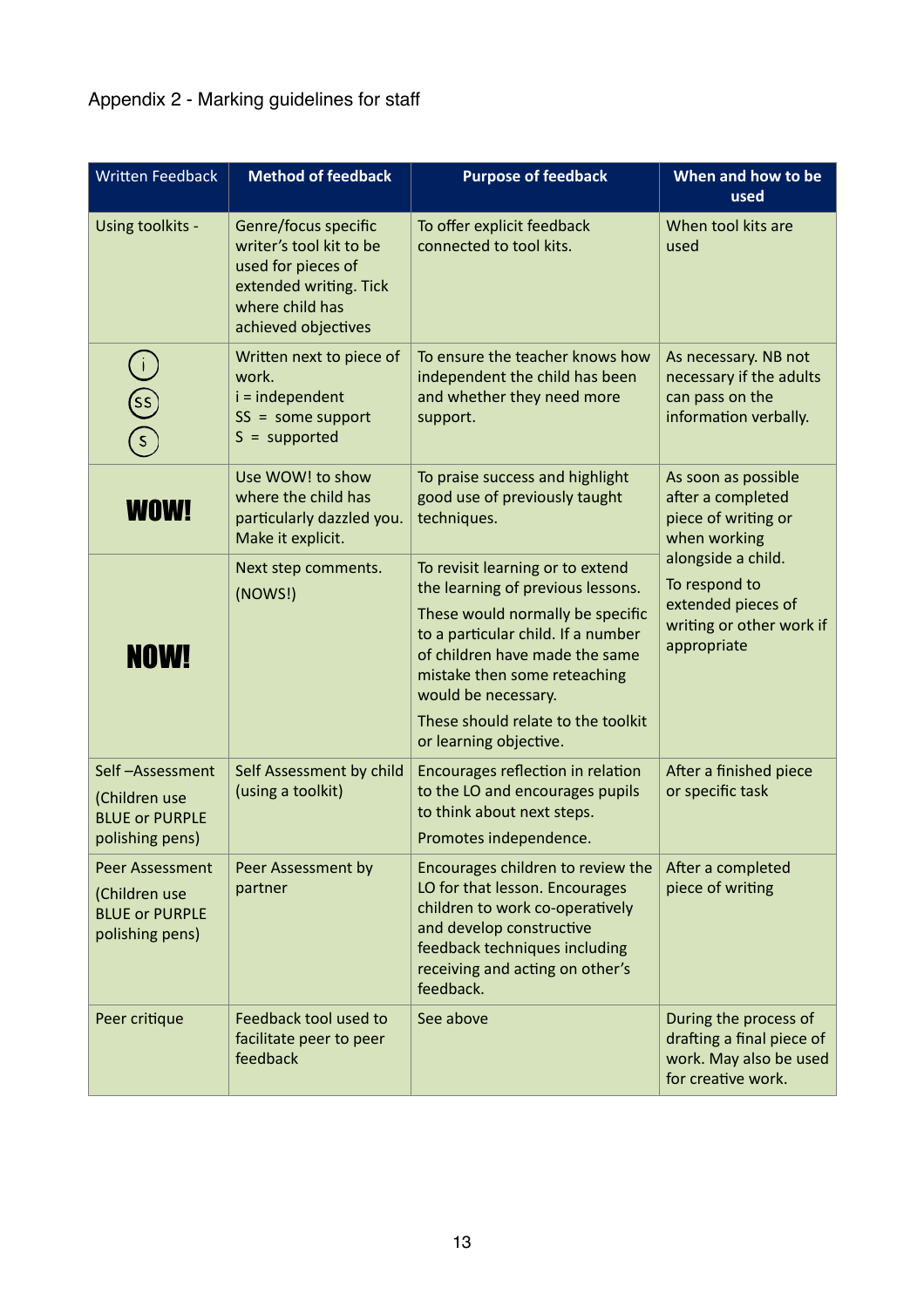

# **Mousehole Marking Codes**

**Make sure you know what to do about any marking on your work**

| WOW!          | You have done this really well               |
|---------------|----------------------------------------------|
| NOW!          | This is your next challenge                  |
| CL            | Capital letter missing or in the wrong place |
| SP            | Spelling mistake                             |
| $\frac{1}{2}$ | New paragraph needed                         |
|               | Finger space needed                          |
|               | Full stop missing                            |
|               | <b>Punctuation missing</b>                   |
|               | Start writing at the margin                  |
|               | Writing must go on the line or in the box    |
|               | Missing word                                 |
| write         | Copy this correction 3 times                 |

Finding your own mistakes really helps you learn. If an adult notices a mistake, work with them to find it and make sure you correct it. If you find some written feedback, make sure you respond to it.